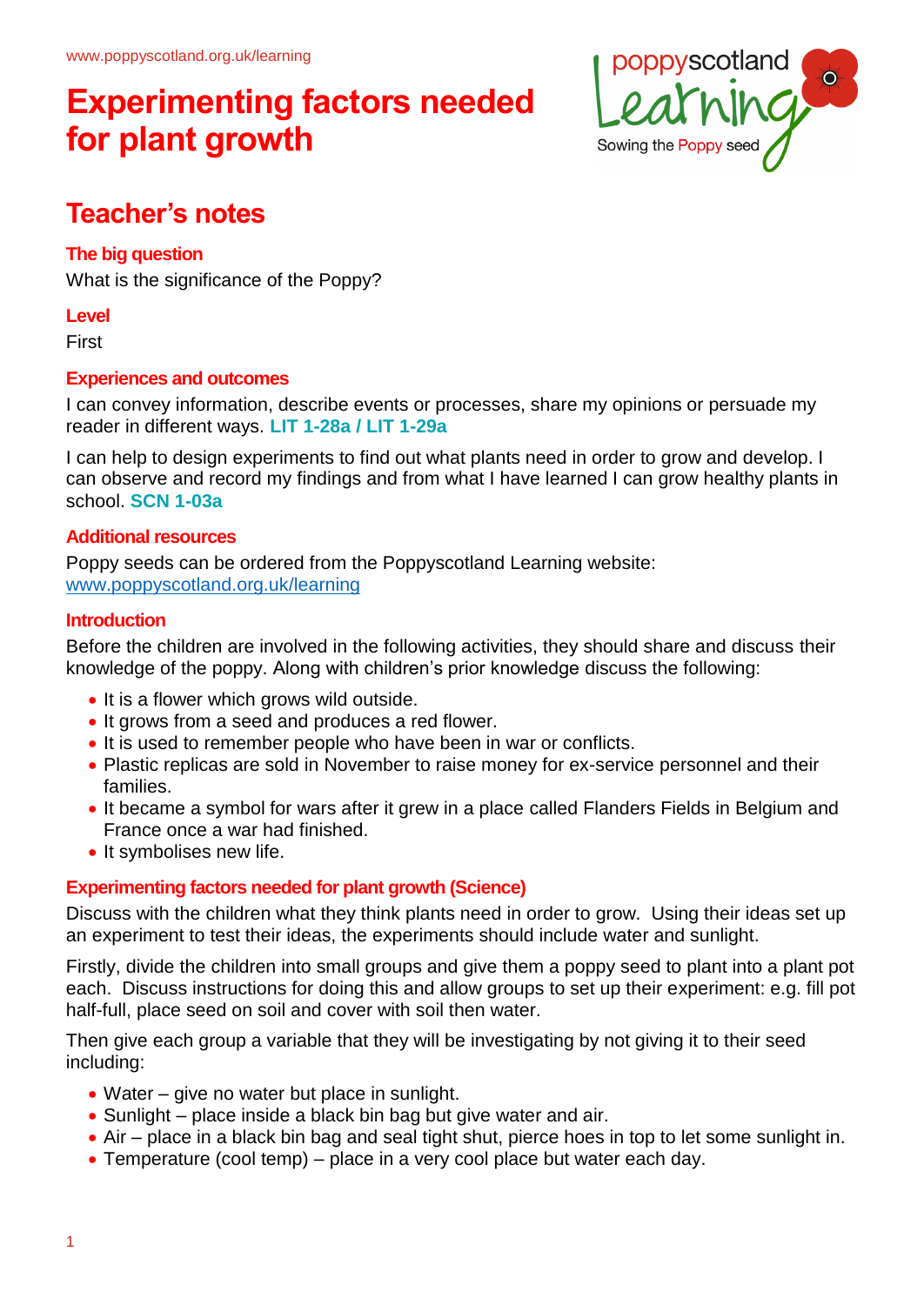

Discuss the importance of a fair experiment with the children so they can clearly identify the reasons for the differences in growth. It will be important to stress the importance of only changing one variable per group.

It is also important to discuss what a control group is.

Set up a control experiment and once it sprouts a shoot each group should record what happens to their seed each week in their individual booklets (Appendix 1 – see below).

After five weeks discuss and record what factors are needed in order for a plant to grow. You should also, at this point, discuss the importance of setting up a fair experiment.

### **Learning intention**

- I am learning how to set up a fair experiment.
- I am learning about what a plant needs to grow.

#### **Success criteria**

- I can set up a fair science experiment and change only one variable.
- I can talk about what factors a plant needs to grow.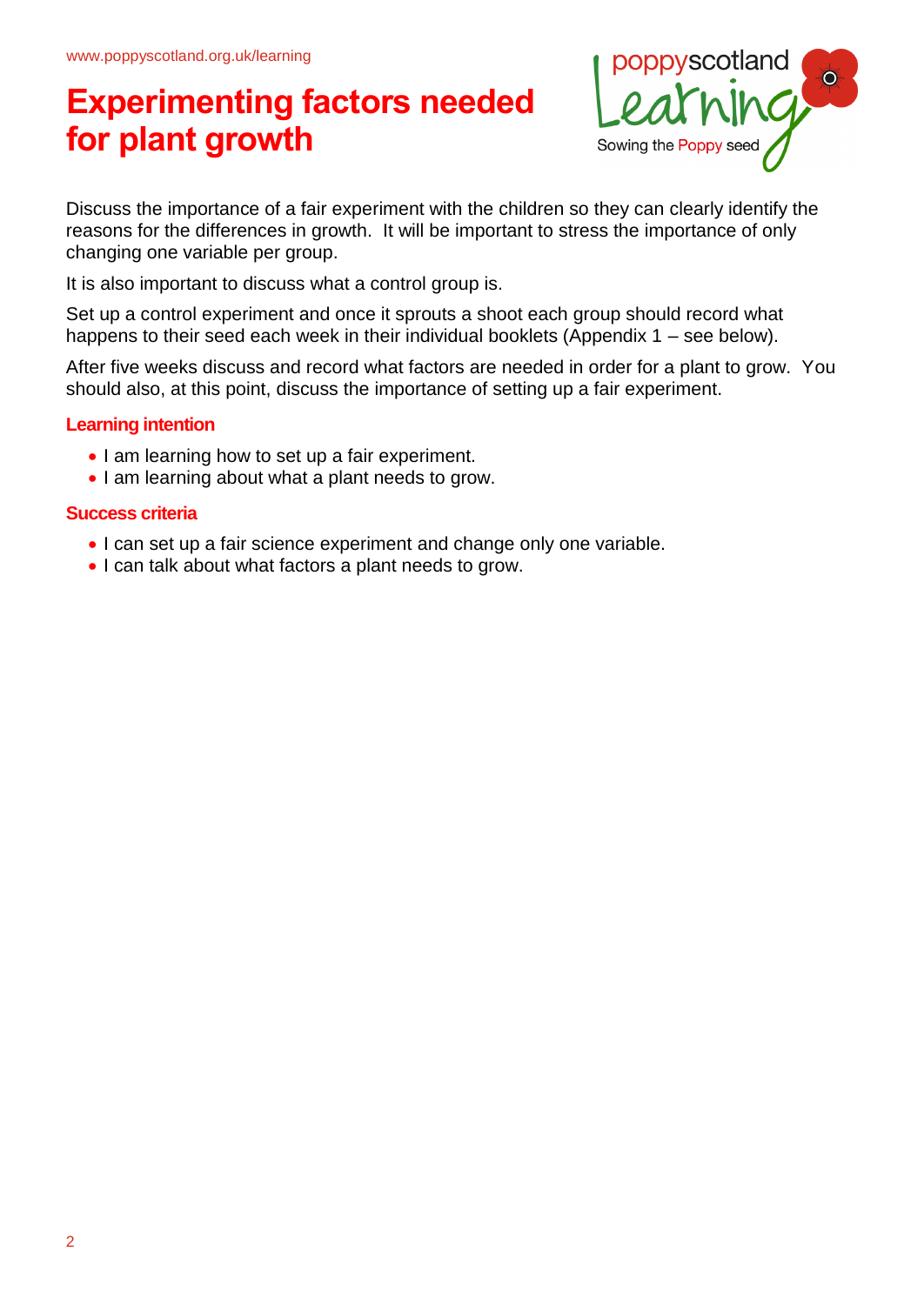

## **Appendix 1**

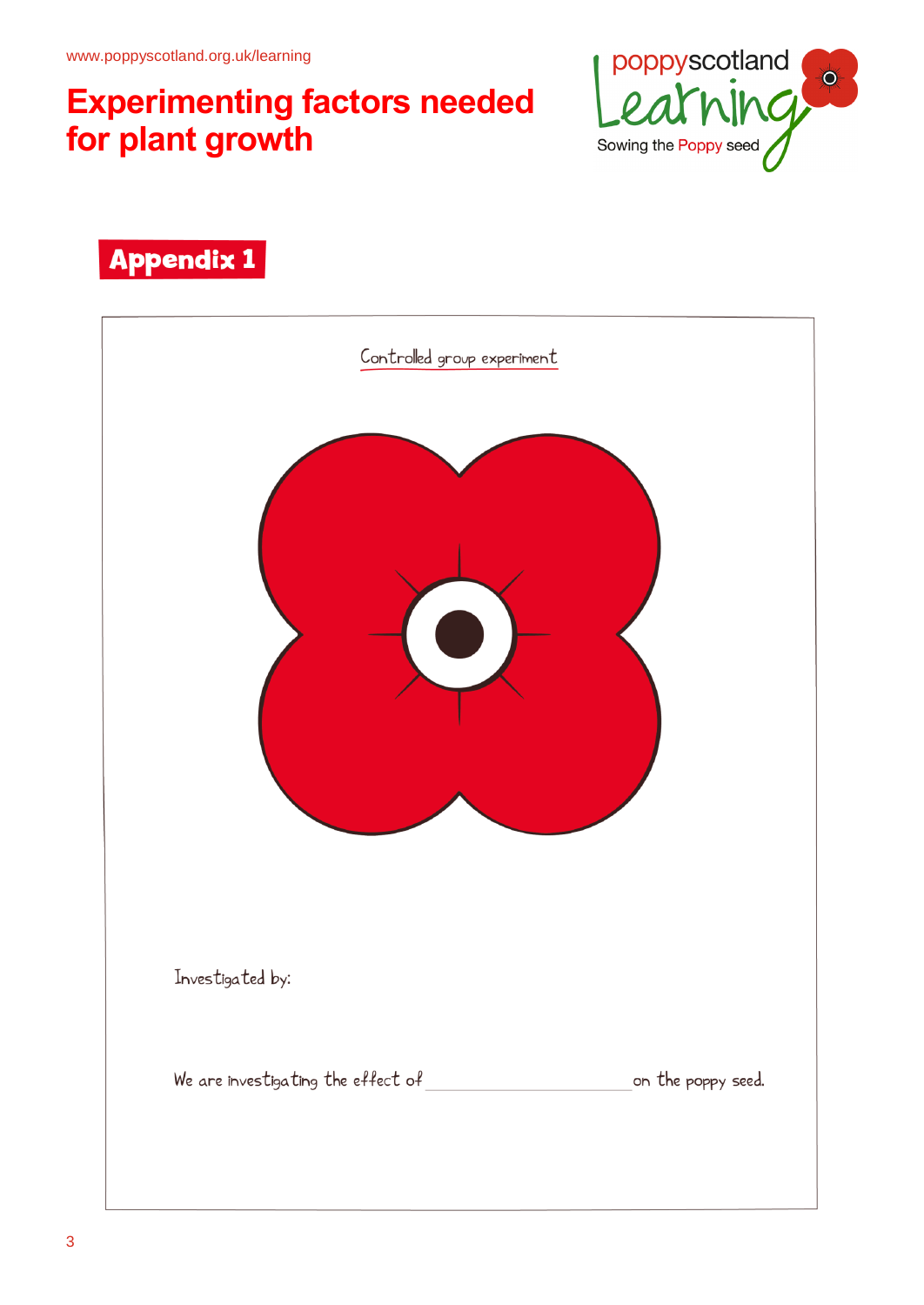

|            | This is what we noticed at the end of each week |  |
|------------|-------------------------------------------------|--|
| Week $1 -$ |                                                 |  |
|            |                                                 |  |
|            |                                                 |  |
|            |                                                 |  |
| Week $2 -$ |                                                 |  |
|            |                                                 |  |
|            |                                                 |  |
| Week $3 -$ |                                                 |  |
|            |                                                 |  |
|            |                                                 |  |
| $Week 4 -$ |                                                 |  |
|            |                                                 |  |
|            |                                                 |  |
|            |                                                 |  |
| Week $5-$  |                                                 |  |
|            |                                                 |  |
|            |                                                 |  |
|            |                                                 |  |
|            |                                                 |  |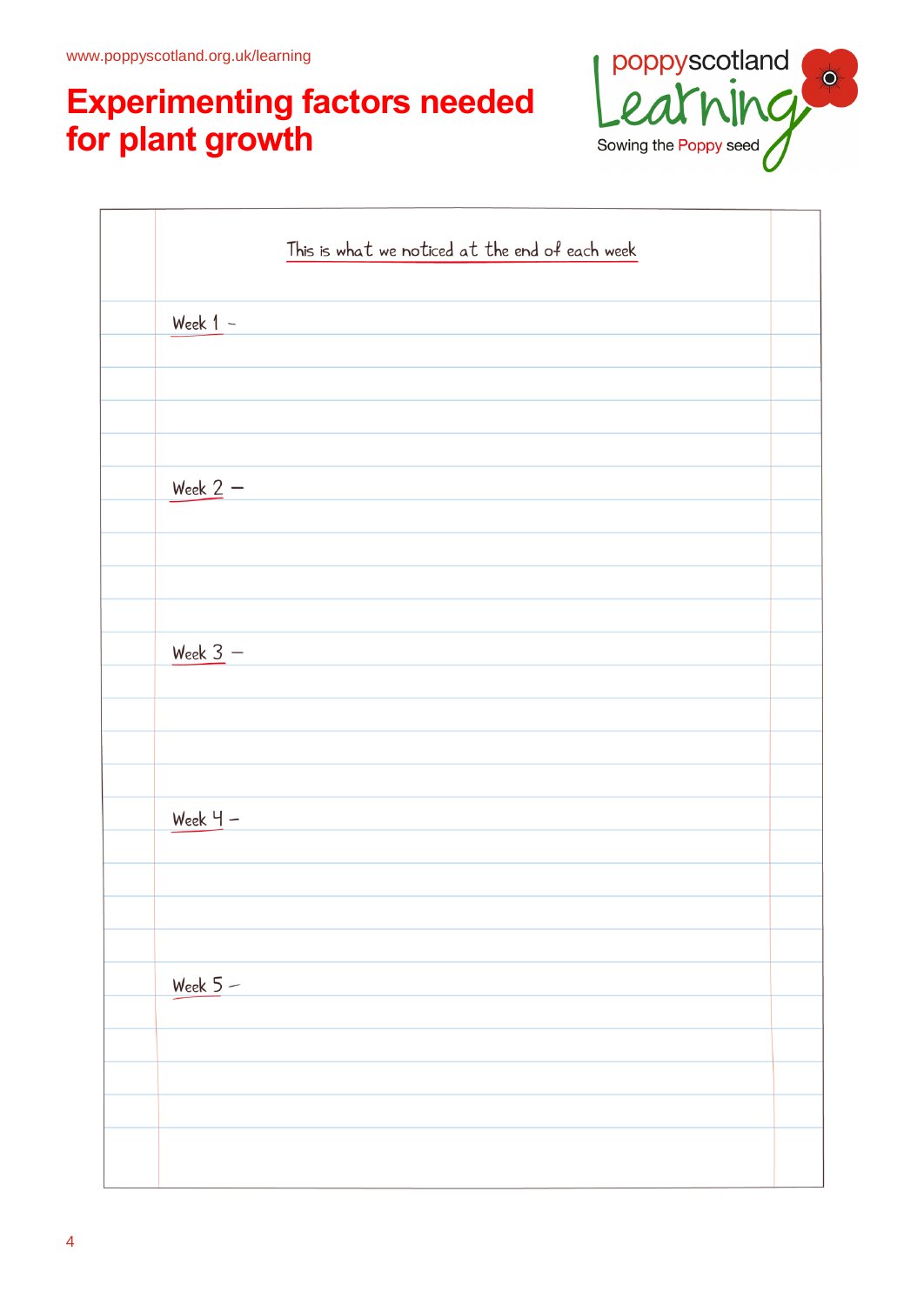

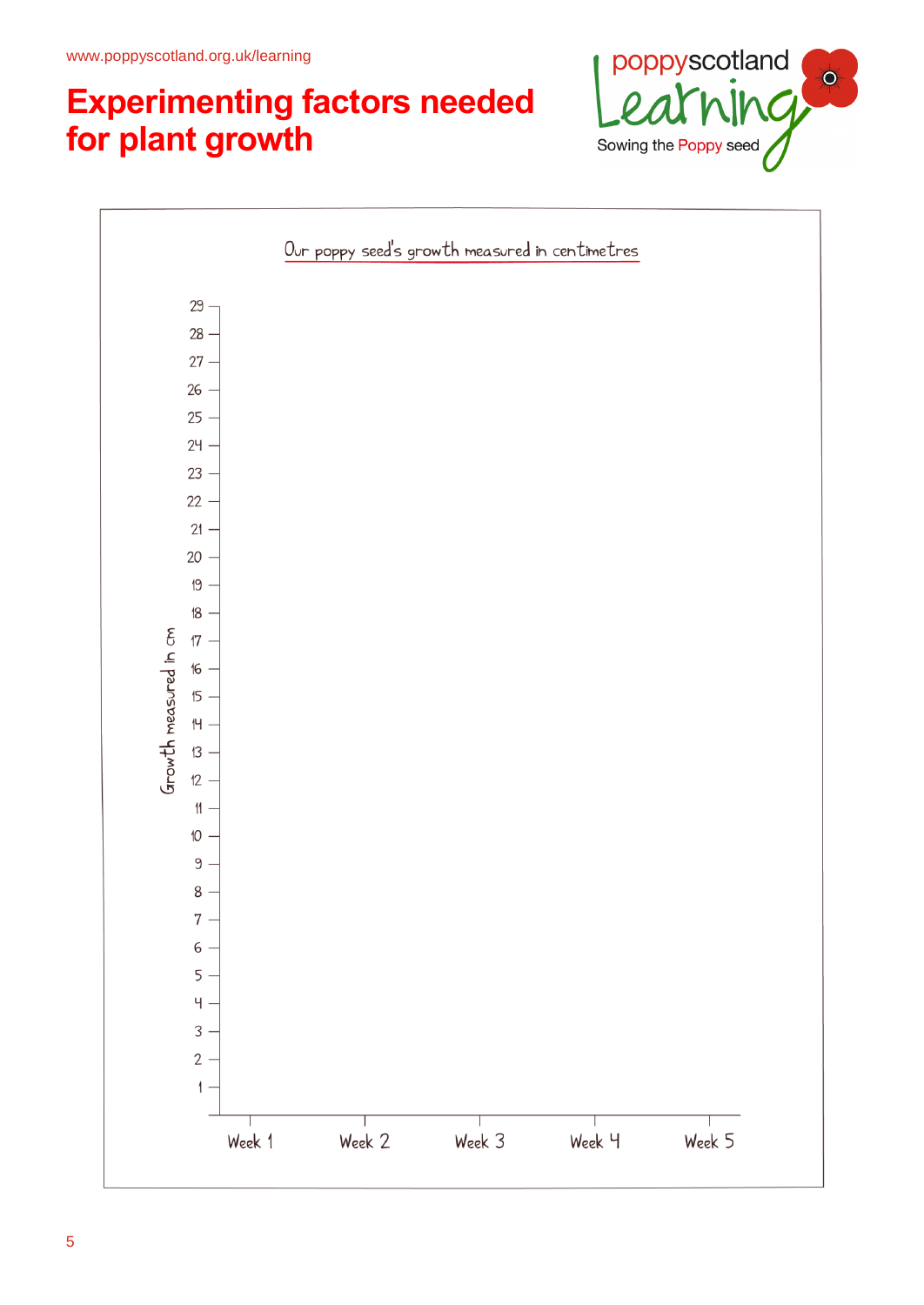

## **What progress have I made today?**

| <b>Early level</b><br>I can explore, observe and discuss basic<br>needs of plants.<br>Some basic needs are                                               | 1 <sup>st</sup> level<br>I can observe and explain the outcomes from<br>growing plants in different conditions, for<br>example, light, water, air, soil/nutrients and<br>heat.<br>Plants grow quickly when |
|----------------------------------------------------------------------------------------------------------------------------------------------------------|------------------------------------------------------------------------------------------------------------------------------------------------------------------------------------------------------------|
| $2nd$ level<br>I can uses findings from the investigation to<br>explain the effects of fertilisers on plant<br>growth.<br>The effects of fertilisers are |                                                                                                                                                                                                            |